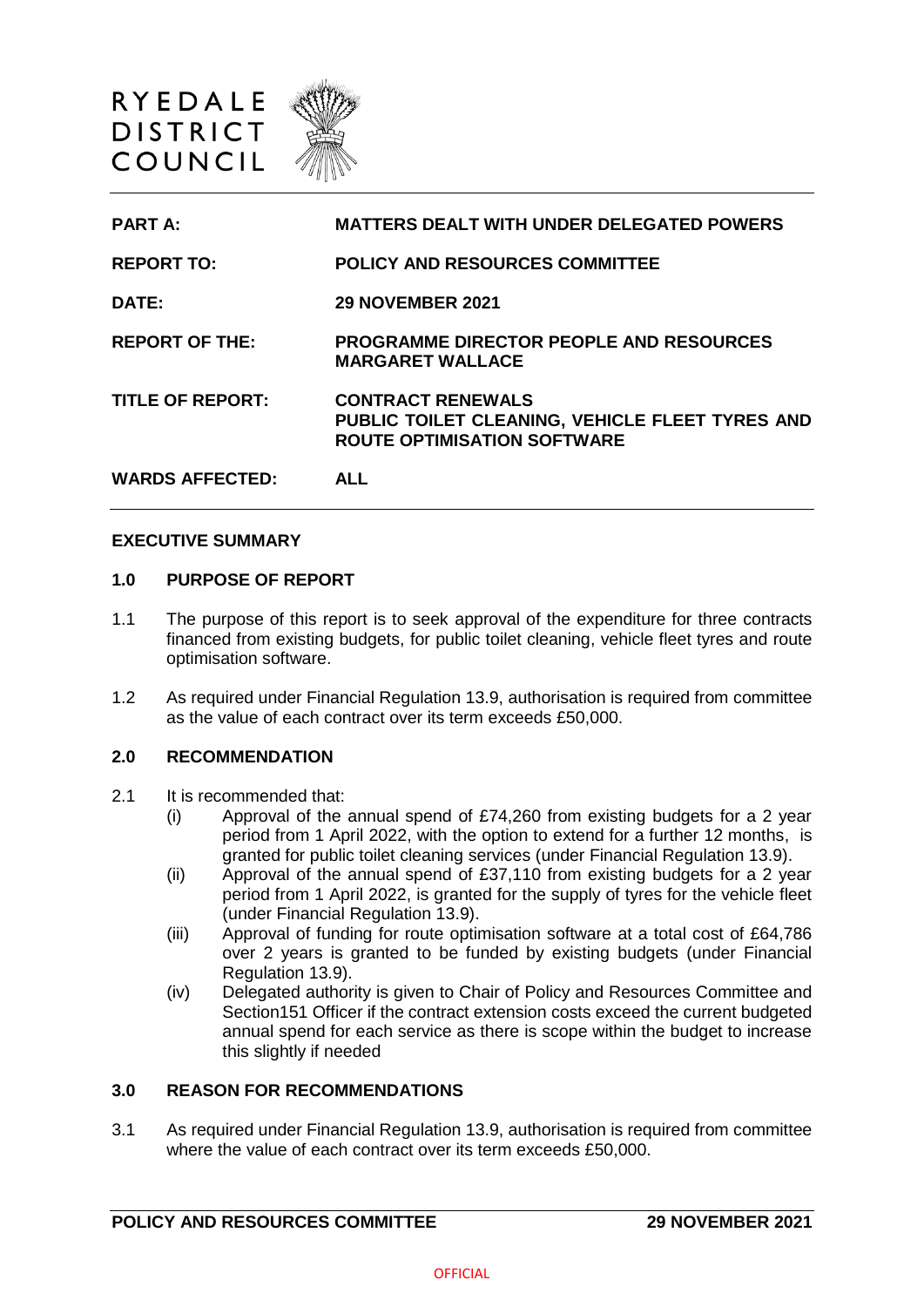- 3.2 A new procurement is required for public toilet cleaning due to compliance with contract threshold criteria.
- 3.3 Contract extensions to the existing contracts for the supply of tyres and route optimisation software are however considered the most appropriate way forward justified by the way of unforeseen circumstances due to local government reform and the development of enhanced and collaborative services for the new council.
- 3.4 Exemptions are being sought under contract procedure rule 15.8 for the supply of tyres and route optimisation software from the standard procurement requirements which has been agreed in principle by the S151 Officer and Head of Corporate Governance on the basis that the benefits of a two year renewal with the current suppliers outweighs the risks and costs associated with changing suppliers at this juncture.
- 3.5 The recommendations to approve the funding for existing contracts for public toilet cleaning, vehicle fleet tyres and the route optimisation software licence are all within existing approved budgets.

# **4.0 SIGNIFICANT RISKS**

- 4.1 Ensuring financial regulations are complied with reduces the risk of any challenge to the procurement process.
- 4.2 There is a low risk associated with extending existing contracts which is mitigated by the work now underway due to local government reform and the development of enhanced and collaborative services for the new council.
- 4.3 Timely procurement of suitable suppliers and specialist software supports risk management and the continued successful management and delivery of services.

## **5.0 POLICY CONTEXT AND CONSULTATION**

- 5.1 The recommendations support the Council's priority as an innovative and enterprising Council securing value for money:
	- Maintaining strong finances into the future by delivering customer-focussed and cost-effective core services
	- Driving service improvements and monitoring the effectiveness of our contracts and commissioned services

### **6.0 REPORT DETAILS**

### **PUBLIC TOILETS CLEANING**

- 6.1 The Council owns 11 public toilets and currently contracts out the twice daily cleaning of 9 of these facilities and the contract is due to end on 30 November 2021.
- 6.2 An extension has been negotiated with the existing contractor to continue at the current contract price for the period 1 December 2021 to 31 March 2022 with procurement and legal support provided. Due to staff leaving it was not possible to progress with the reprocurement for a new contract to start at the end of the initial term as the contract specification required a comprehensive review due to covid-19 and operational considerations.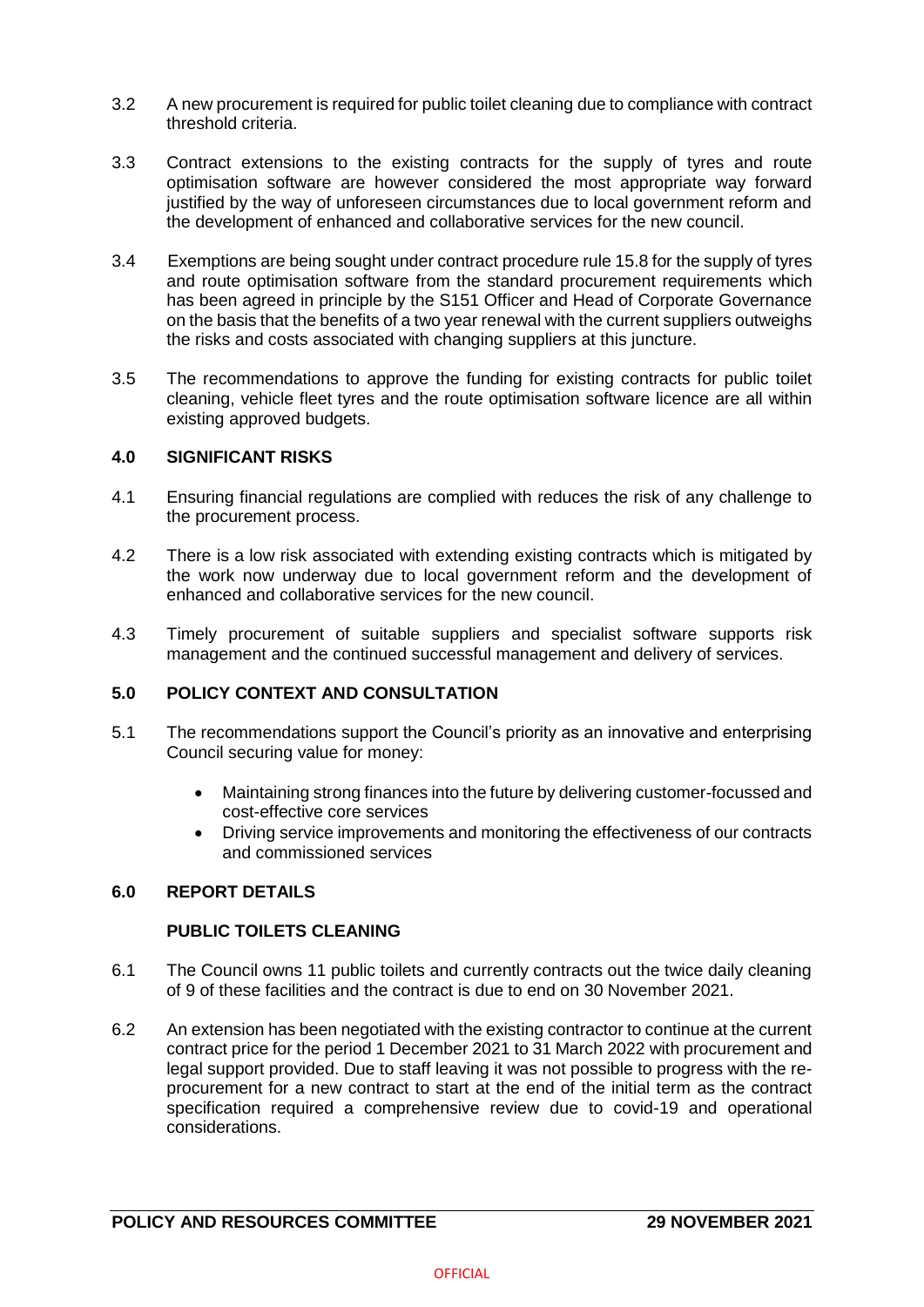6.3 Approval for funding the annual spend from existing budgets for a 2 year period, with the option to extend for a further 12 months, is requested for a new contract for public toilet cleaning to cover the period 1 April 2022 to 31 March 2025.

## **VEHICLE FLEET TYRES**

6.4 The current contract for the supply of tyres for the Council's vehicle fleet expires on 31 March 2022 and approval for funding a two year extension but extended on an annual basis (also subject to no significant increase in costs) is requested to cover the period 1 April 2022 to 31 March 2024.

# **ROUTE OPTIMISATION SOFTWARE LICENCE**

- 6.5 The current licence for route optimisation software comes to an end 21 December 2021. This software is critical to the delivery of waste and recycling services.
- 6.6 A benchmarking exercise has been undertaken with the leading alternative providers in the route optimisation software market using the Crown Commercial Services G-Cloud Framework pricing. This indicates the Council would need to invest at least an additional £70k and six months of officer time to procure and implement a new solution.
- 6.7 The benefits of approving funding for a two year renewal with the current supplier outweighs the significant risks and costs associated with changing supplier as the authority prepares for local government review. The two year renewal reduces the risk of the supplier increasing their costs next year by fixing price.
- 6.8 In addition, the current supplier is already utilised across a number of North Yorkshire local authorities and future aligning of waste systems will be a fundamental task for the new authority.
- 6.9 Under contract procedure rule 15.8 an exemption from the standard procurement requirements for the supply of tyres and the route optimisation software contracts has been agreed in principle by the S151 Officer and Head of Corporate Governance for the reasons provided.
- 6.10 In accordance with the Council's financial regulations, financial standing orders and contract procedure rules approval is required from committee as the value of each contract over its term exceeds £50,000. No additional funding is required as the costs for each contract are provided for in existing budgets.

### **7.0 IMPLICATIONS**

- 7.1 The following implications have been identified:
	- a) Financial

No additional funding is required as there is budget provision for each of these contracts:

The 2021/22 annual budget for the public toilet cleaning contract is £74,260 which includes for twice daily cleaning to minimise the risks of transmission of Covid-19.

The 2021/22 annual budget for supply of tyres for the vehicle fleet is £37,110

If the costs of the new or extended contracts are in excess of the approved budgets delegated authority to the Chair of Policy and Resources and S151 Officer is requested as there is scope within the budget to cover increased costs.